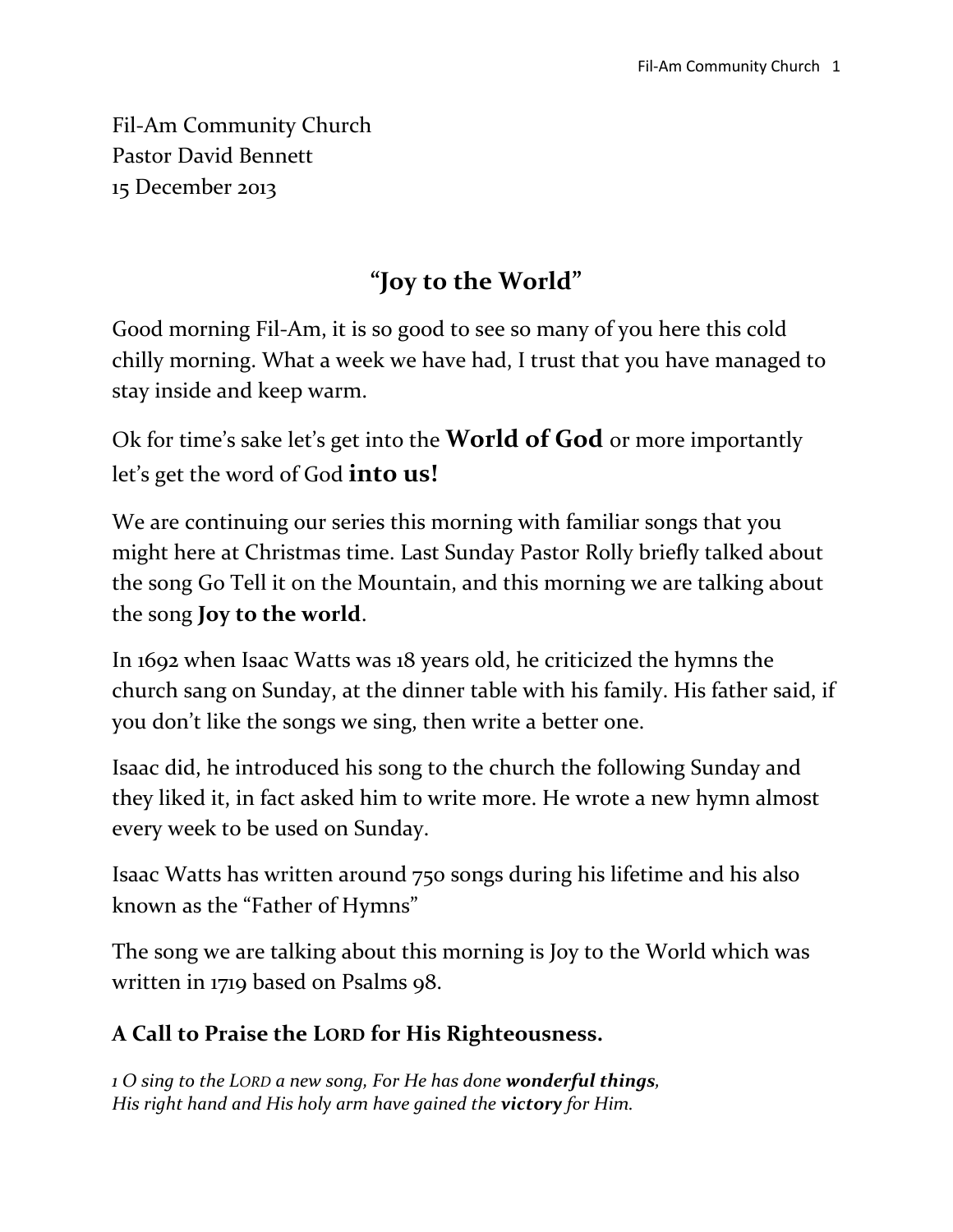*2 The LORD has made known His salvation; He has revealed His righteousness in the sight of the nations.*

*<sup>3</sup> He has remembered His lovingkindness and His faithfulness to the house of Israel; All the ends of the earth have seen the salvation of our God.*

*4 Shout joyfully to the LORD, all the earth; Break forth and sing for joy and sing praises.*

*5 Sing praises to the LORD with the lyre, with the lyre and the sound of melody.*

*<sup>6</sup>With trumpets and the sound of the horn shout joyfully before the King, the LORD.*

*7 Let the sea roar and all it contains, the world and those who dwell in it.*

*8 Let the rivers clap their hands, Let the mountains sing together for joy*

*9 Before the LORD, for He is coming to judge the earth; He will judge the world with righteousness And the peoples with equity.*

Now when we look at the lyrics of the song Joy to the World based on Psalms 98 above tell me what you notice?

> JOY to the World, the Lord is come Let earth **Receive her King**, Let every heart prepare him room, And Heaven and nature Sing x3

JOY to the World, the **Savior Reigns**, Let men their songs employ, While fields and floods, rocks hills, and plains, Repeat the sounding JOY x3

**No more** let sins and sorrows grow, Not thorns infest the ground, he comes to make his blessing flow, Far as the curse is found x3

He rules the world, with **Truth and Grace,** And makes the nations prove,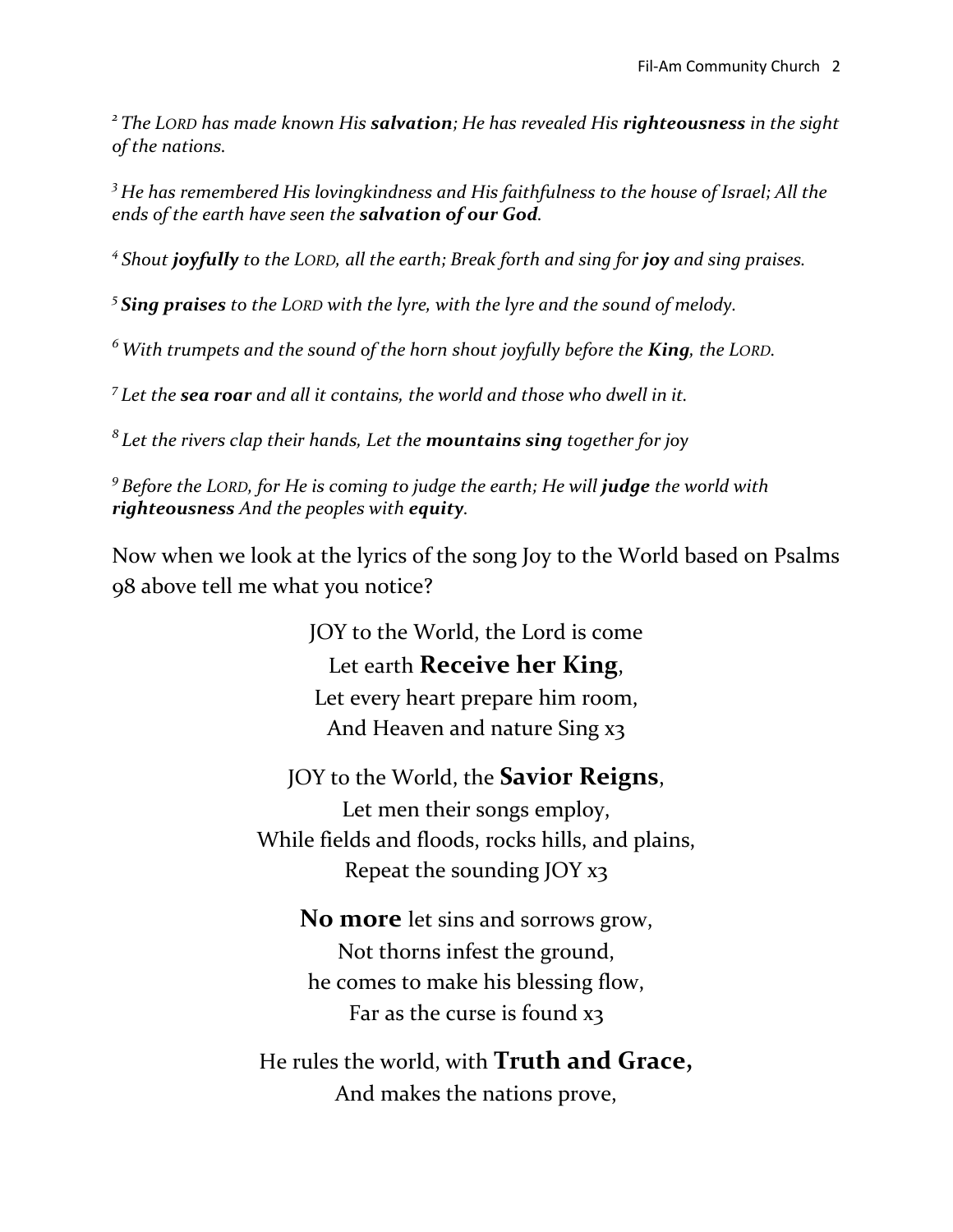The glories of his righteousness, And wonders of his love x 3

When you look at the lyrics Joy to the World you will notice you see nothing about…

- $\checkmark$  Shepherds
- $\checkmark$  Mangers
- Wise Men
- $\checkmark$  Angels

Or in fact any other elements typically recognized as elements of the Christmas story.

The reason for this is simple. Isaac Watts didn't write it as a Christmas hymn, the origin of the song was the **second coming** of the Lord, during his return even the Rocks will sing!

It was about 100 years later that Lowell Mason adapted it, arranged it into the song we know today. It is not exactly sure how the song became associated to a Christmas song.

But if we listen to the words again you will see that they do indeed apply to Christmas as…

- 1. The **Lord is Come**
- 2. He **came to save** the world
- 3. We should **Rejoice**

The lyrics all point to the reason Jesus came… So we should rejoice and be **joyful** this holiday season.

Let's face it; Christmas is a stressful time for most adults. For some it is a time of intense loneliness or crushing grief because of a loved one who is gone.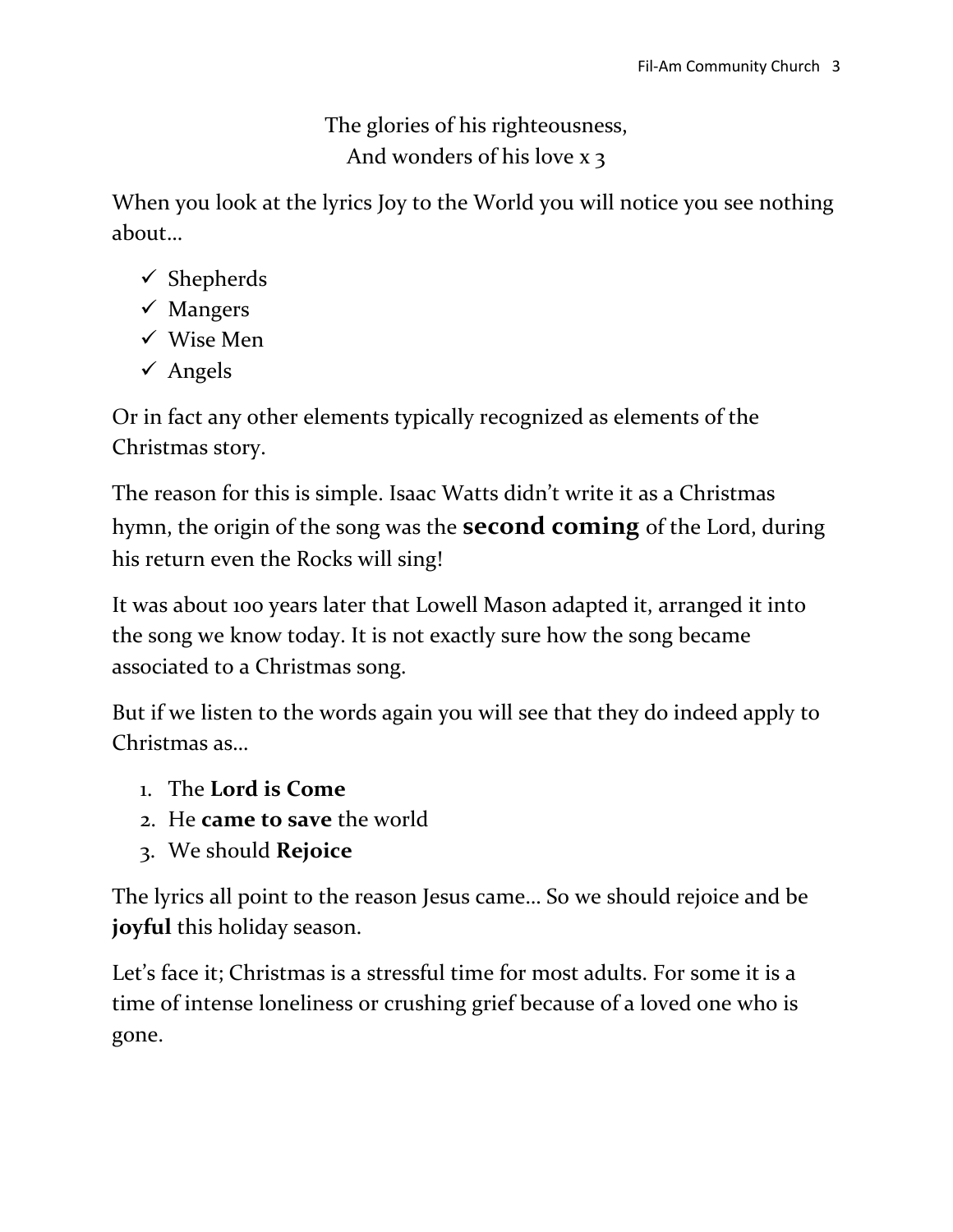Many seem to forget the reason for the season and leave Christ completely out of the scenario.

Let's face it Christmas can be very stressful. Christmas means parties to plan, gifts to buy, elaborate meals to cook, long trips to take, or out-of-town guests to host.

Instead of bringing **JOY**, Christmas can bring **Frustration** and a lot of stress.

I heard a story about a woman who was doing her last-minute Christmas shopping at a crowded mall. She was tired of fighting the crowds. She was tired of standing in lines. She was tired of fighting her way down long aisles looking for a gift that had sold out days before. Her arms were full of bulky packages when the Elevator door opened. It was full.

The occupants of the Elevator grudgingly tightened ranks to allow a small space for her and her load. As the doors closed she blurted out, "Whoever is responsible for this whole Christmas thing ought to be arrested, strung up, and shot!" A few others nodded their heads or grunted in agreement. Then, from somewhere in the back of the elevator came a single voice that said, "Don't worry, lady. They already crucified him."

We need to remember **who is responsible** for the whole Christmas thing. It is all about the miraculous birth of our Lord and savior Jesus Christ!

However, as we have said too many people leave Christ out of Christmas. Instead of looking to Jesus, people look for **JOY** anywhere and everywhere else.

In the same way that your body craves food, exercise and rest,

Likewise your Spirit craves a relationship with God. Without that relationship, your soul will become famished and restless.

I know I have said it numerous times in the past but **fully believe** that there is indeed a **God-shaped** hole in every life.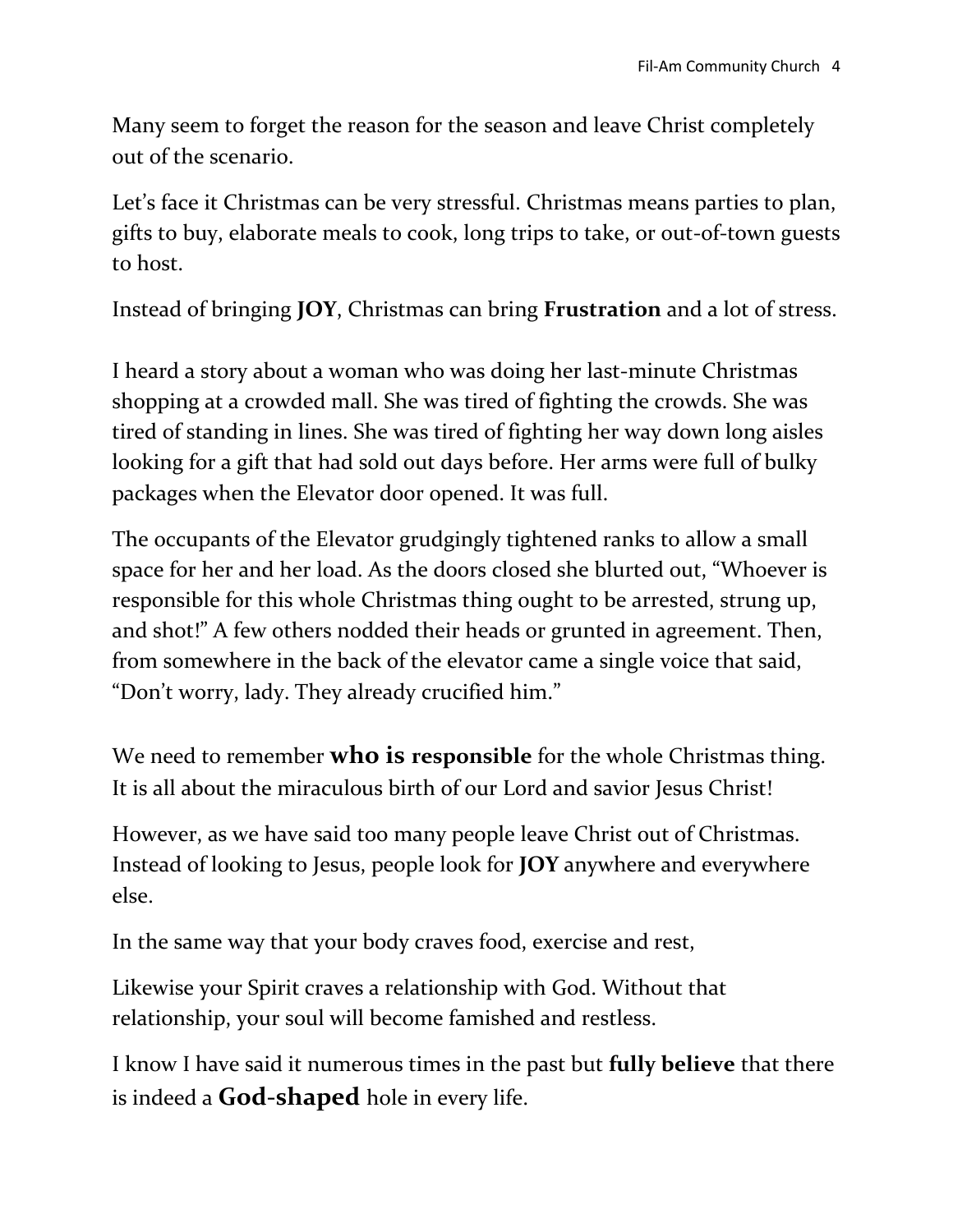#### WE try and fill it with things that satisfy us… (**Saints please listen to me**)

We try and fill that hole with anything, drugs, alcohol, a career, anything we can, to try and satisfy that God-Shaped hole in your life…

The problem is, try as you might, you will **NEVER** be satisfied, because when the high wears off, when the thrill of what you're doing is gone, you are left wanting and no matter how hard you try will never find **JOY**.

If you try and fill it with anything other than God you will never be satisfied, this leads us to the first point of today's sermon.

The 1st stanza of JOY TO THE WORLD teaches:

## **1. THERE IS JOY WHEN THE KING IS RECEIVED**

"Joy to the world! The Lord is come! Let earth receive her king; let every heart prepare Him room, and heaven and nature sing."

#### John 1:12 NASB

## **"***But as many as received him to them gave the power to become the sons of God, even to them that believed on his name."*

JOY is the flag that flies over the castle of our heart announcing that the KING is in **residence** today!

It is only when you receive Christ as King of your life, that you understand what is true Joy.

Saints If Christ is not **King of ALL** then he is not **King at ALL**!

The world tries to substitute pure JOY with a counterfeit, that resembles Happiness rather than JOY.

The kind of JOY the Bible talks about goes much deeper than mere happiness.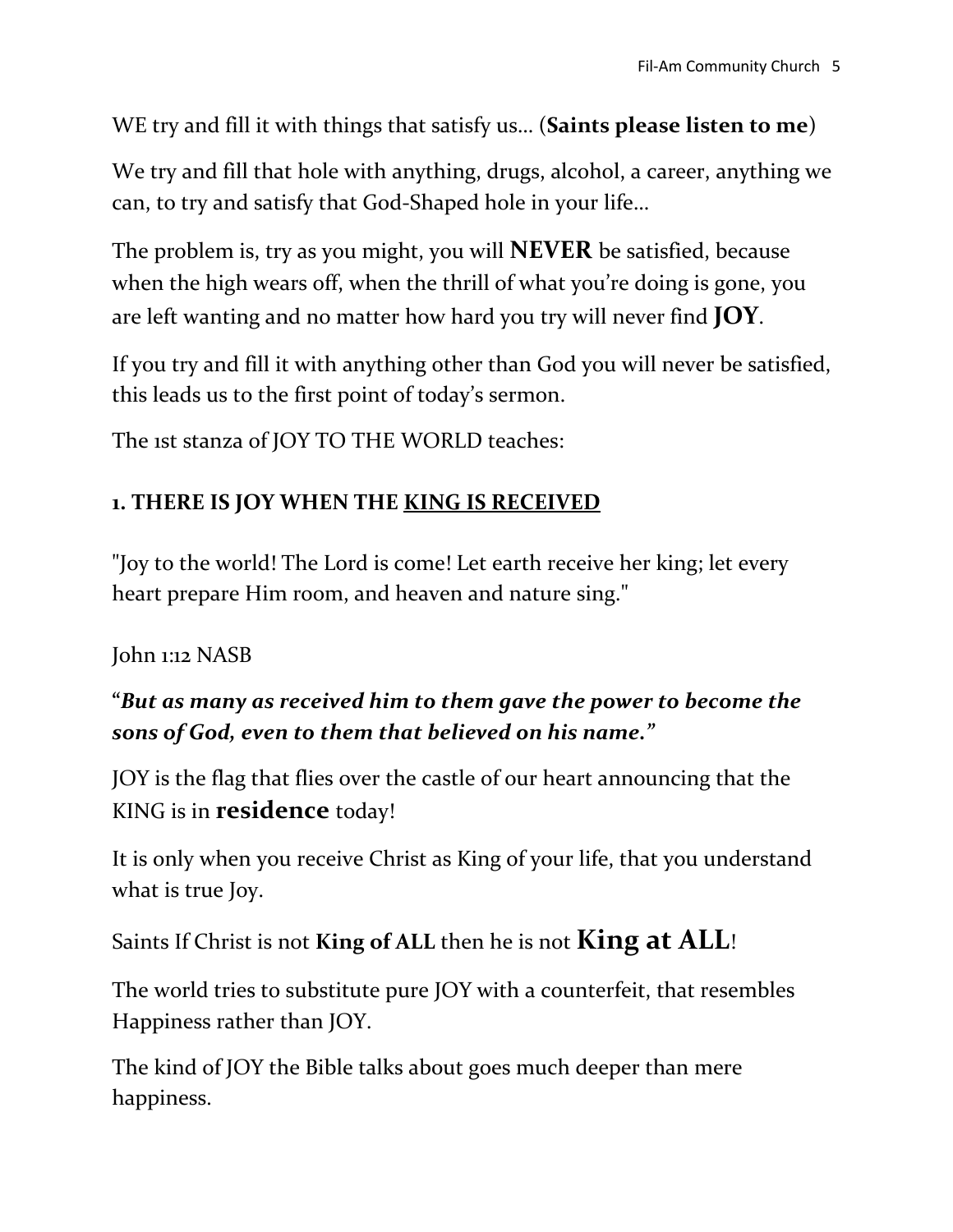In the words of Vance Havner, this world's happiness should be spelled happen-ness because it depends on what's happening.

- $\checkmark$  The worlds JOY (Happiness) is feeling
- **God's JOY is a Condition**
- $\checkmark$  The worlds JOY (Happiness) is temporary
- **God's JOY is eternal**
- $\checkmark$  The worlds JOY (Happiness) is expensive
- **God's JOY is free**
- $\checkmark$  The worlds JOY (Happiness) is based on fantasy
- **God's JOY is based on reality**

Joy is an inner sense of well-being that has nothing to do with circumstance. The kind of JOY the Bible describes can't be found in possessions or entertainments.

- $\checkmark$  The worlds JOY (Happiness) is born in the Mind
- **God's JOY is born in the Heart**
- $\checkmark$  The worlds JOY (Happiness) comes from Humans
- **God's JOY comes from God**
- $\checkmark$  The worlds JOY (Happiness) is exchanging Christmas gifts
- **God's JOY is the awareness of what Christmas is all about!**

The second stanza of JOY TO THE WORLD teaches;

## **2. THERE IS JOY WHEN THE SAVIOR REIGNS**

"Joy to the earth! The Savior reigns! Let men their songs employ; while fields and floods, rocks, hills and plains, repeat the sounding Joy."

Matthew 25:31 NASB

*"When the Son of Man comes in his glory, and all the Angels with him, he will sit on his glorious throne."*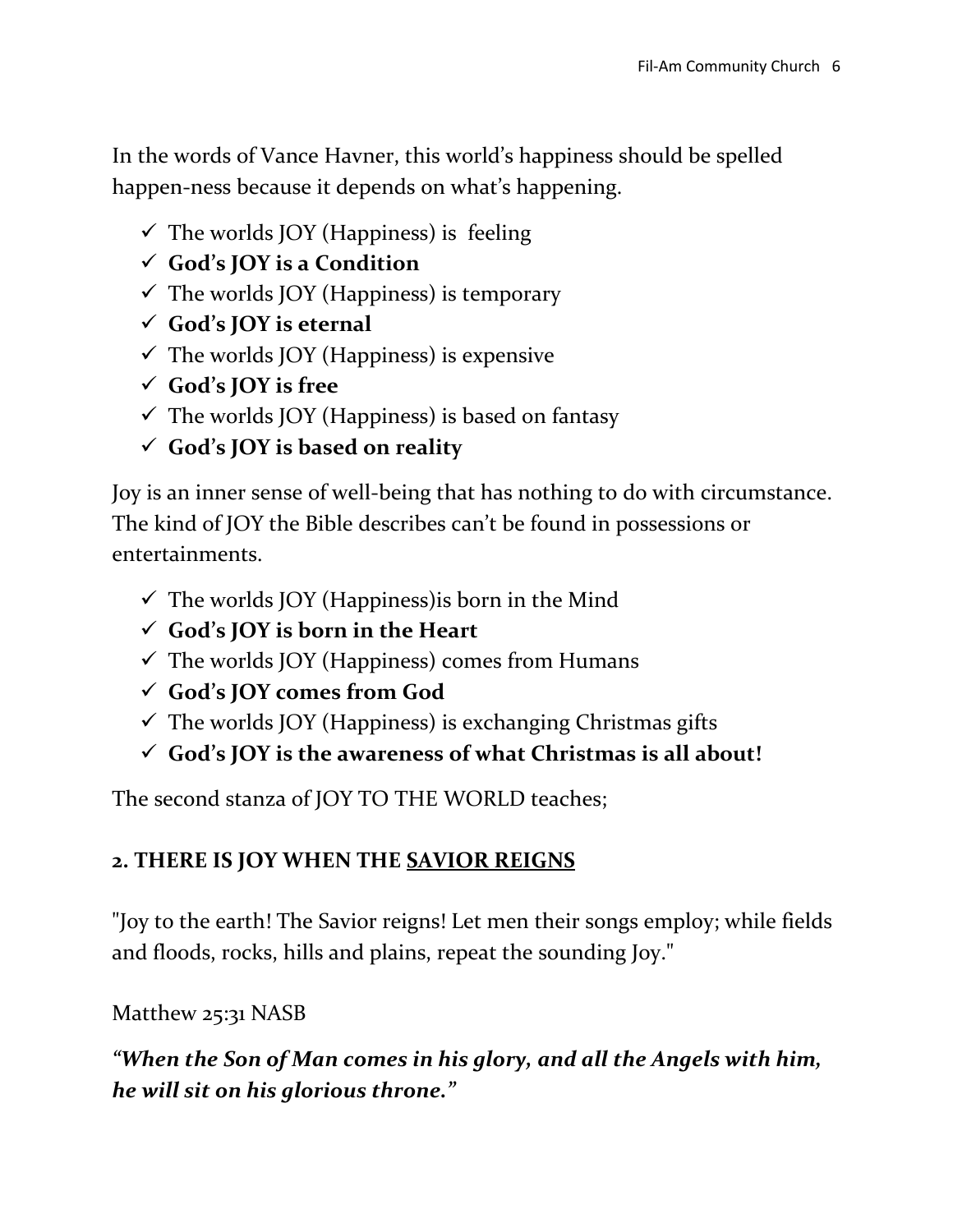Having knowledge of Christ and letting him Reign in our lives are two separate things.

It is one thing to **believe in Jesus**, it is quite another to **believe what Jesus believed.** And the first can't be what it should be without the second.

When we aspire to acquire the mind of Christ, thinking and feeling as he did, that's what we call **transformation**!

What does the word Reign mean?

- $\checkmark$  The period during which a sovereign occupies the throne
- $\checkmark$  Royal Rule, authority, sovereignty
- $\checkmark$  Dominating power or influence
- $\checkmark$  To possess or exercise power or authority over
- $\checkmark$  To control or influence of any kind
- $\checkmark$  To predominate to be prevalent

Look to the person sitting on your left and ask **does the Savior Reign** in your life?

Jesus encountered large crowds who were ready and willing to receive him; however there were very few which were willing to allow him to reign in their lives.

They are more than willing to receive all the **good things** Christ wants to offer them. But they don't want Him to try to **take charge** of their…

- $\checkmark$  Business ethics,
- $\checkmark$  Their entertainments,
- $\checkmark$  The language they use when under pressure,
- $\checkmark$  Their Reputation
- $\checkmark$  Their Friends or people they associate with

They don't want Jesus to be in charge of where they live, or who they date, or who they marry, or what kind of career they choose.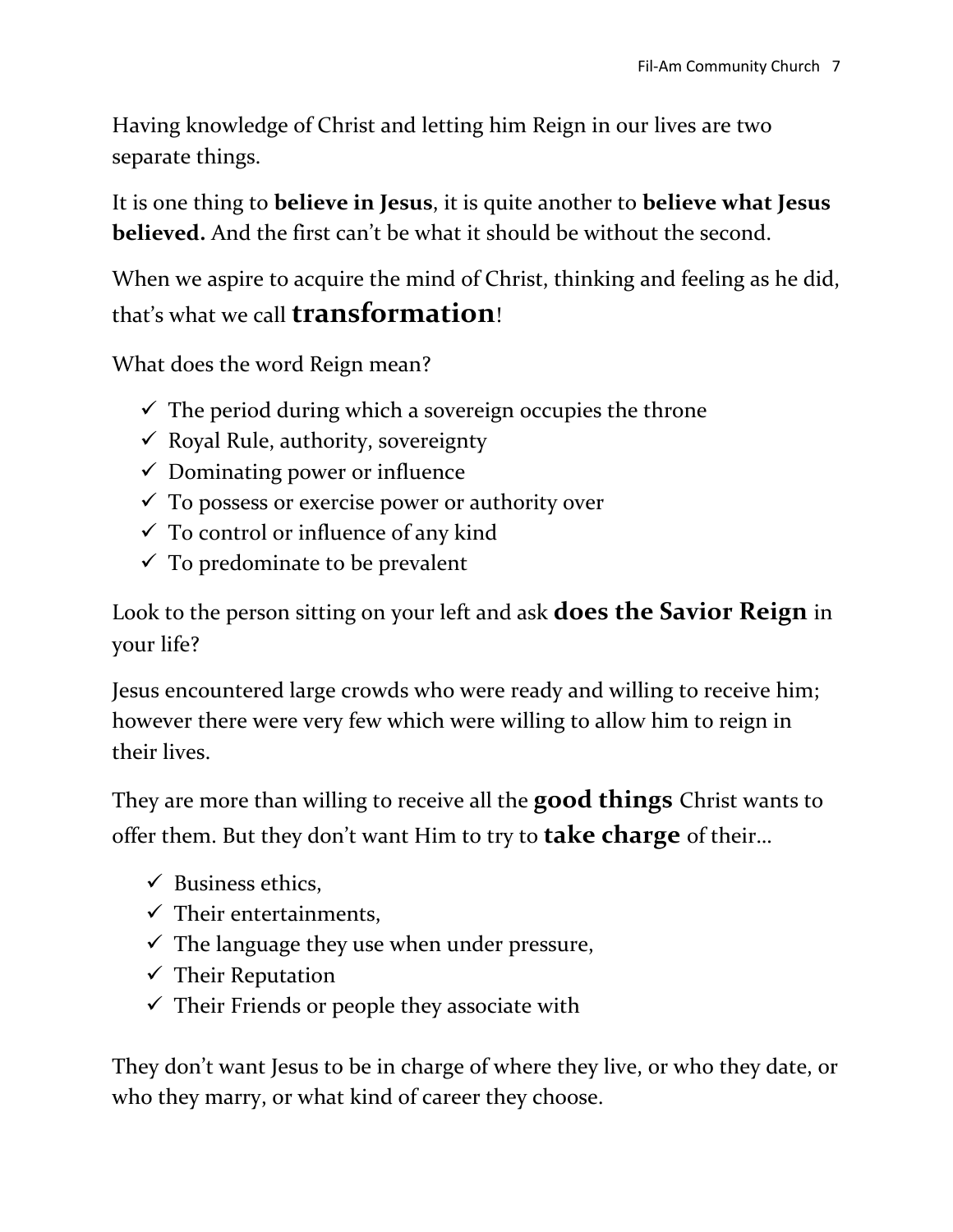# Mother Teresa once commented, **"***She is free to be nothing; therefore God can use her for Anything."*

If you try to RECEIVE Christ without letting Him REIGN in your life, you will **miss out** on the blessings God has in store for you. You will **miss out** on JOY God wants you to enjoy.

The third stanza of JOY TO THE WORLD teaches;

## **3. THERE IS JOY WHEN THE SINNER REPENTS**

"No more let sins and sorrow grow. Nor thorns infest the ground; He comes to make His blessings flow, far as the curse is found."

Matthew 4:17 NASB

#### **"…** *Jesus began to preach and say, repent for the kingdom of heaven is at hand."*

True Liberty is **NOT** found **WITHOUT confession** of our sins and the experience of Divine Forgiveness.

A repentant person is one who is justified, who receives legal standing with God. Sin can be VERY enticing, however **ALWAYS** delivers denial, defeat and sorrow.

There is only true JOY when repentance is present.

The original Greek word for repent which, simply means a changed mind.

By repenting, you are simply agreeing with God that what you were doing is, WRONG, and turn that part of your life over to the master physician to heal and rebuild.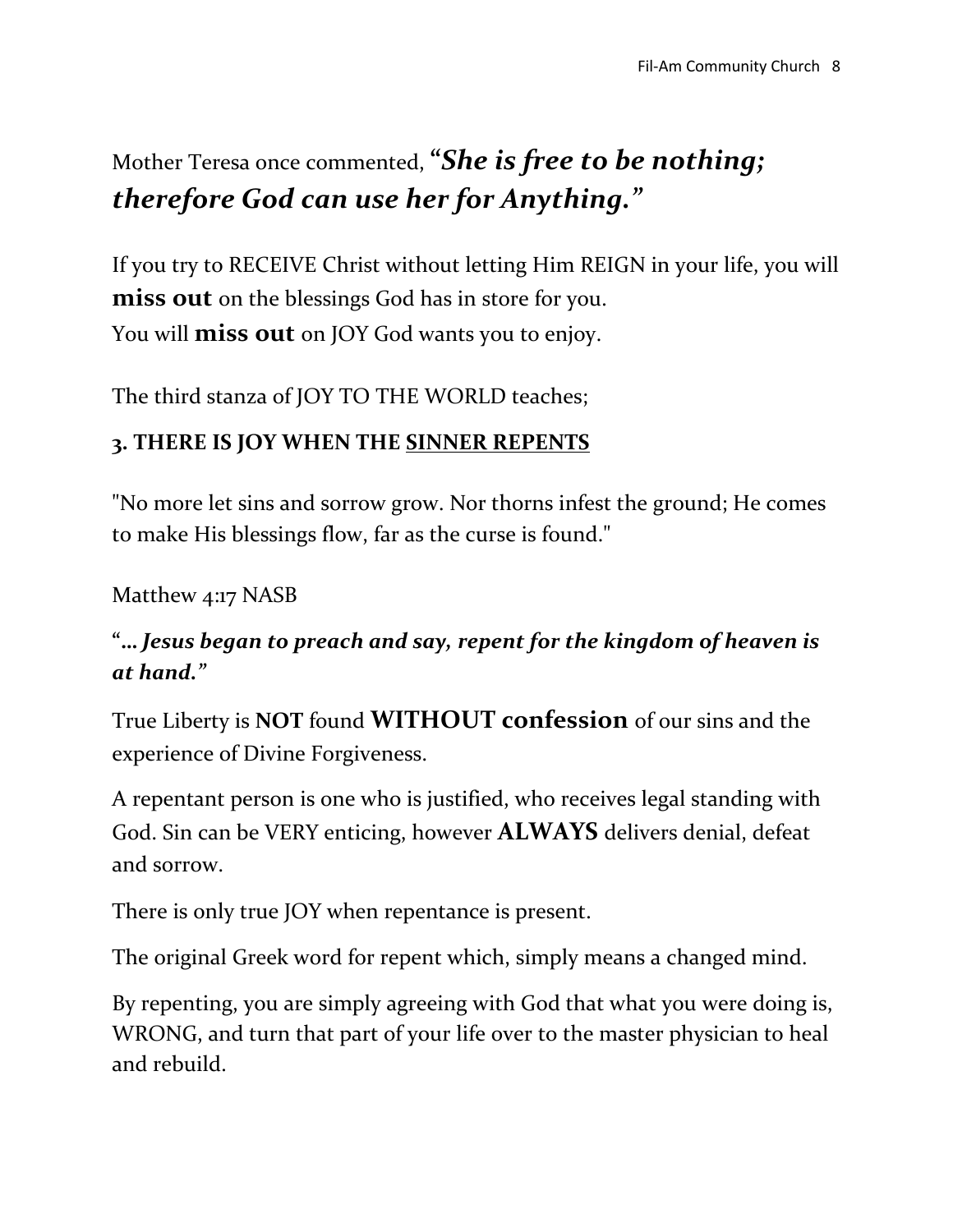Repentance brings about **JOY**.

An author named Bret Harte wrote a story about the Wild West, called "The Luck of Roaring Camp." Roaring Camp was the meanest, toughest Mining Town in the West. There were more murders and thefts than any other place around.

Roaring Camp was inhabited entirely by men … except for one Indian woman name was Cherokee Sal.

Cherokee Sal became pregnant and gave birth to baby, however due to complications she died in childbirth.

The men put the baby girl in a box with some old rags under her. Somehow that just didn't seem right, so one of the men rode 80 miles to buy a Rosewood Cradle.

When they put the rags and the baby in the beautiful new cradle, the rags just didn't look right. So another man rode to Sacramento and purchased some silk and lacy blankets. They men lined the Rosewood Cradle with silk and tucked the new blanket around the little baby girl. But then someone noticed that the floor under the cradle looked dirty.

The next thing you knew, a few of those big, tough men got down on their hands and knees and scrubbed the floor until it was spotless. Of course, then the walls and the ceiling … and the dirty windows looked awful. So they washed down the walls and the ceiling, and they even hung some clean white curtains on the windows.

Things were beginning to look a lot better. But they soon realized they had to give up their carousing and fighting. After all, the baby needed a lot of sleep, and babies can't sleep during a brawl. Besides all that, the baby didn't like angry voices or frowning faces.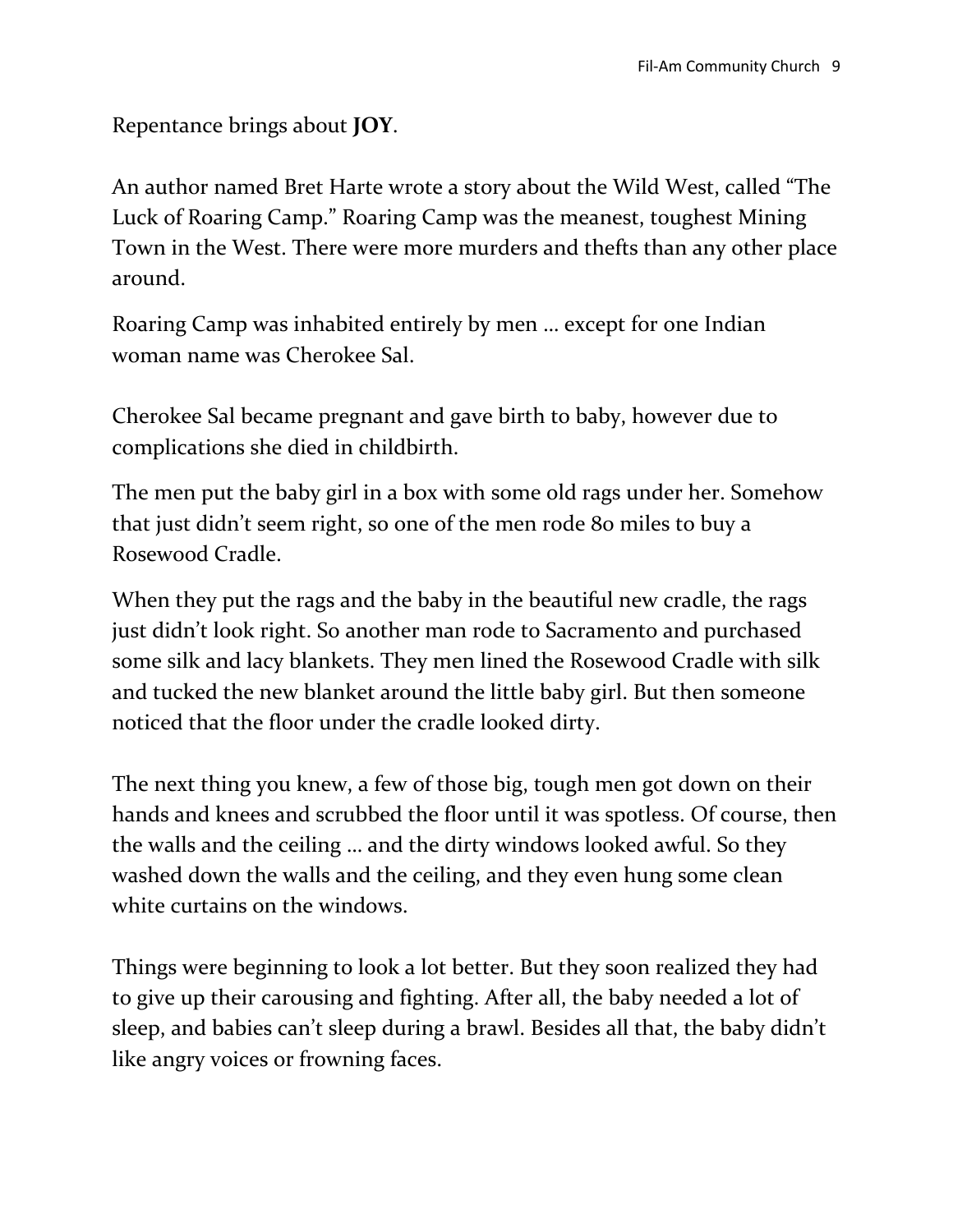So the men started smiling and talking in pleasant, cheerful tones. And, since babies shouldn't be left alone, they set the cradle by the entrance of the Mine and one of the men stayed next to her while the others worked.

Then somebody noticed how ugly the mine entrance was. So they planted some flowers and made a small garden near the cradle.

When they baby would reach up out of the crib one of the miners would reach down to pick her up, but when they did they realized that their hands looked black and dirty, and they didn't want to scare the little baby with their scraggly hair and wild beards.

Pretty soon the general store sold out of soap and shaving gear.

The baby changed everything. And that story gives a small picture of the way the Son of God can transform our lives.

True Repentance is not merely behavior reform, **true repentance** involves a change of habit and purpose; it inevitably results in change of everything!

A true call to believe in Christ should also compel following him.

The point of salvation isn't the **FINISH LINE**; instead it is the **STARTING POINT**, for a lifelong journey toward sanctification.

Ask the person sitting beside you how has the Bethlehem Baby **changed your life?**

Finally the last stanza of JOY TO THE WORLD teaches;

#### **4. THERE IS JOY WHEN THE TRUTH RULES WITH GRACE**

"He rules the world with truth and grace, and makes the nations prove the glories of His righteousness and wonders of His love."

John 1:14 NASB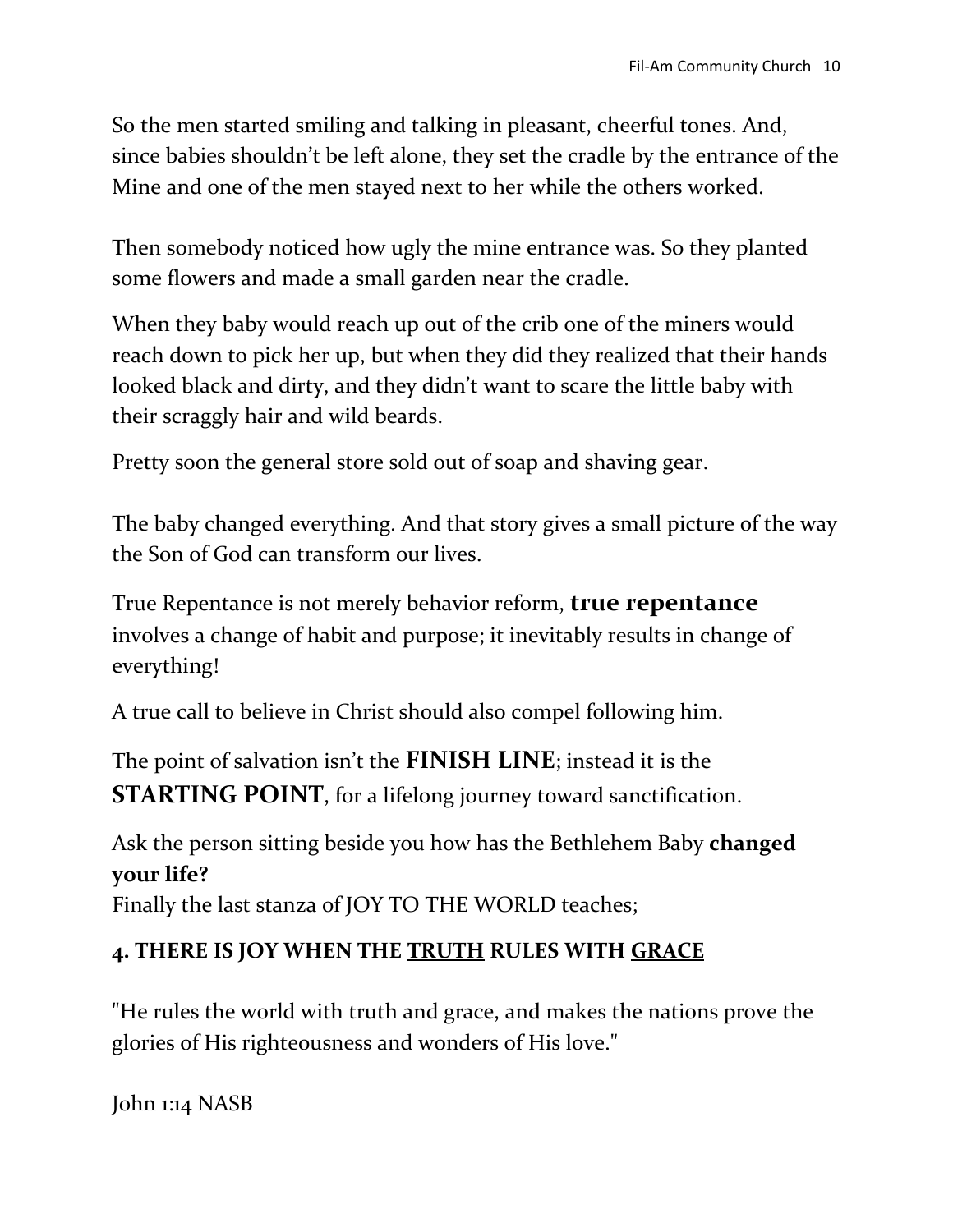## *"And the Word became flesh and dwelt among us, and we beheld his glory, the glory as of the only begotten of the father, full of Truth and Grace."*

D.L Moody one said, "*The best way to show that a stick is crooked, is not to argue about it or spend time denouncing it, but lay a strait stick alongside it."*

JOY comes because He rules with a perfect balance between TRUTH and GRACE. You see, sometimes truth is not very gracious.

Look at it this way, when you hear someone say, "Well, I don't know why there Mad, I just told them the truth,"

We have all offended someone by going heavy on the TRUTH and light on the GRACE.

Jesus brings JOY because He is the perfect balance of truth and grace. He is the truth, the way, and the life.

Humpty Dumpty had an unsolved problem,

We too have a problem; however ours has a solution…

Jesus Christ came to our Wall,

Jesus Christ died for our Fall,

So that regardless of death and in spite of Sin,

Through **GRACE**, he might put us together again!

True JOY can be yours this Christmas if you will…

- $\checkmark$  RECEIVE the King
- Let Christ **REIGN**,
- $\checkmark$  **REPENT** of your sins, and
- Allow yourself to be **Ruled** with Truth and Grace.